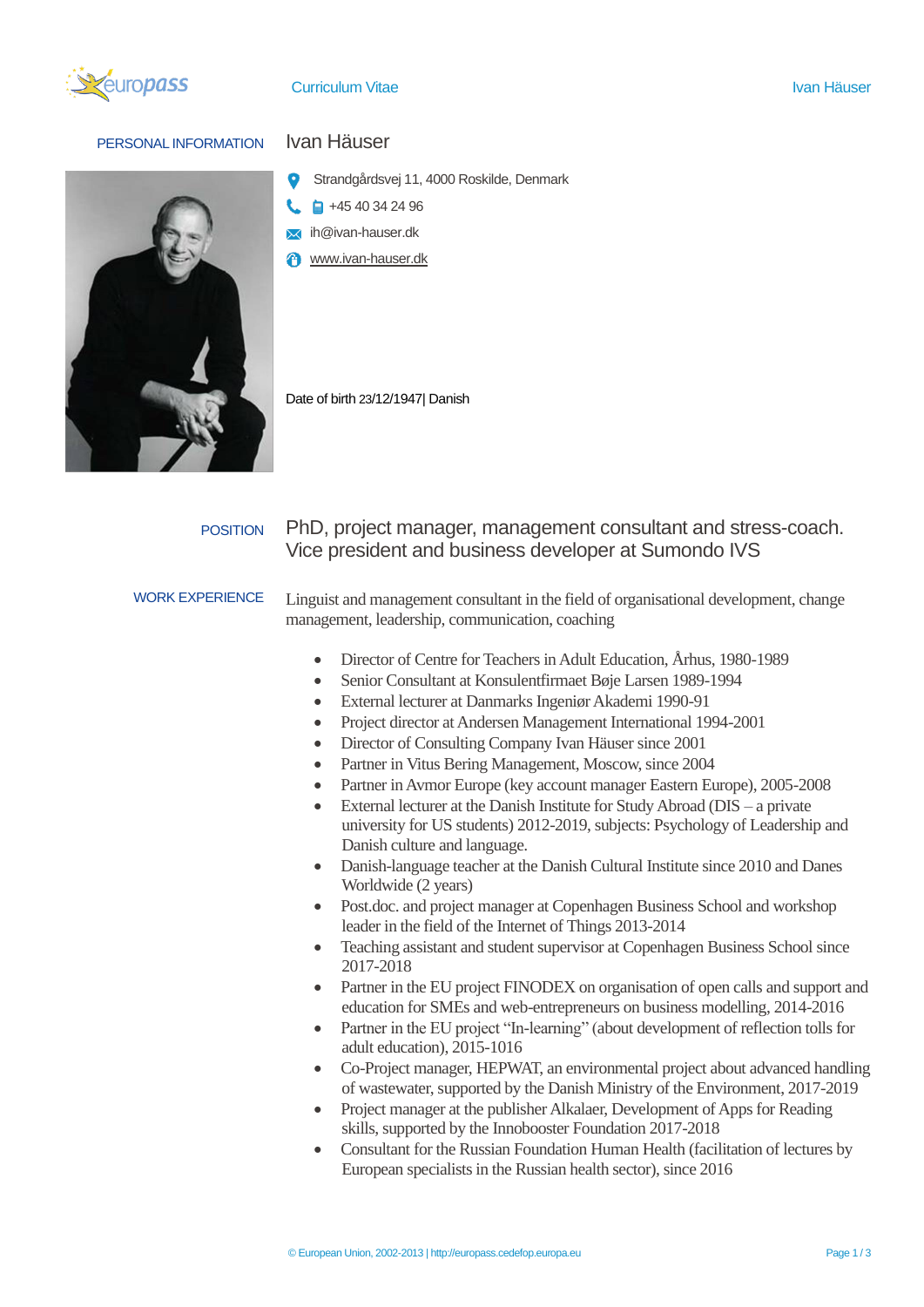

- Interpreter (Russian) and co-planner of course on problem-oriented methodology at RUC for Russian professors and teachers, 2018
- Since 2018, vice president and business developer at Sumondo, a company which develops health care devices
- 2020 Certified Stress Consultant (for facilitation of Sumondo projects at workplaces)

### Other:

- **Organizing workshops at Copenhagen Business School on the topics: Smart Grid,** Cleantech, Smart Cities, Health, Nano 2013-2014
- Organisational development at Copenhagen Adult Education Centre 2012: Optimizing students' conditions for going through with their study, fighting drop-out
- Evaluation assignments for KVUC Copenhagen Adult Education Centre 2010-11: Open space learning, teaching of immigrants, international co-operation
- Teaching Danish language to foreign university students, The Danish Cultural Institute and Danes World Wide, since 2011.
- Advisor to the Public Account Committee of the Danish Parliament 2009-2010
- As partner in Vitus Bering Management: Assisting Scandinavian companies (such as Georg Jensen, Cimbria, DLH, Glud & Marstrand, Oreco) on the Russian and Central Asian market since 2004
- EU project manager in Kaliningrad 2005 on tourism development
- EU Project manager at the Diplomatic Academy in Kazakhstan 1998-2001. Curriculum development and teacher training
- Evaluation of the independence of international consultants working for Danida 2001
- Project manager for the Royal Danish Ministry of Foreign Affairs 1999-2004. Projects in Kaliningrad, Pskov, Chechnya
- EU project manager in Albania 1995. Telecommunication
- In general: Management trainer, facilitator and advisor for ministries, agencies and local authorities, museums and education institutions in Denmark since 1989

### Country Experience:

Denmark, Russia, Germany, Czech Republic, England, Japan, Albania, South Africa Working languages: English, German, Russian, Czech (reading French and Polish)

# Publications:

1988: *Liberation or Seduction? (Frigørelse eller forførelse)*. Ed.Aarhus amtskommune, Ministry of Education

1988: *Leadership in the public sector (Ledelse i det offentlige)*. Aarhus amtskommune, Voksen Pædagogisk Center

1988: *Danskernes Skole. Brugernes syn på skolen. En dybtgående kvalitativ undersøgelse. The Danes' School. The users' perception of the school. An in-depth qualitative survey.* Together with Niels Egelund and Bøje Larsen

2000: Prize winning contribution in a competition organized by the Danish Ministry of Finance, published in: *Internalization.* (About getting a better output of international cooperation between education institutions)

2001-2003: *Syv procesværktøjer til ledere* (Forandring på arbejdspladsen, Konflikthåndtering, Indflydelse, Vanskelige samtaler, Stress, Fravær og personalegennemtræk, mobning)[. www.bar-foka.dk.](http://www.bar-foka.dk/) (Seven process tools for leaders (change in the working place, Conflict handling, Influence, Difficult conversations, Stress, Absence and staff turnover, Bullying). Was sold as booklets by the National Institute of